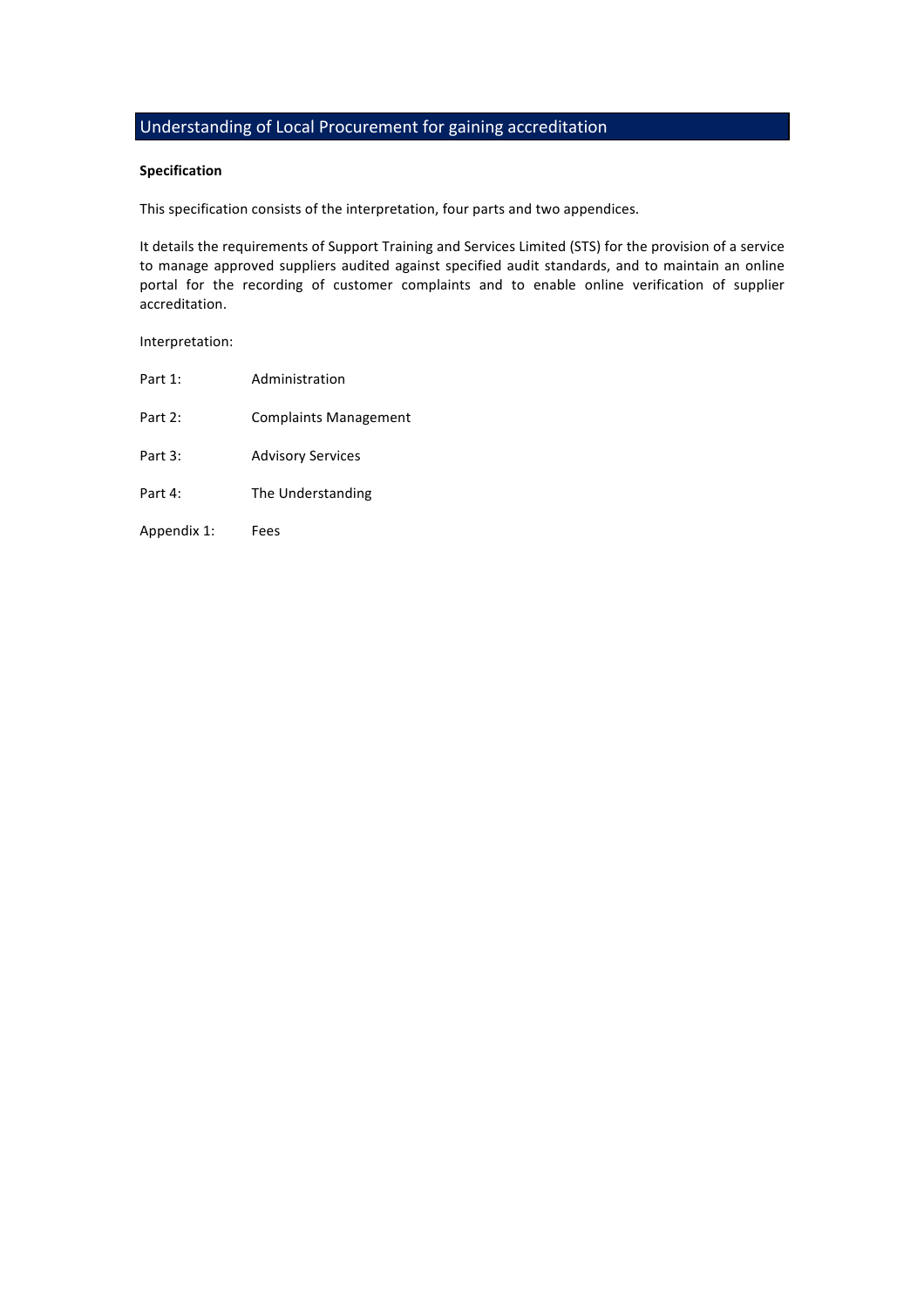# **Interpretation**

1. In this specification the following definitions shall apply:

The participating bodies means the Hospital Caterers Association (HCA), HCA Members (including associate members) which adopts the services under this Memorandum of Understanding, referred to as participating bodies

The contractor means Support, Training & Services Limited (STS), who by this Memorandum of Understanding undertake to supply the services to the participating bodies.

The *price* means the price exclusive of value added tax that is payable to STS by the participating bodies suppliers under this Memorandum of Understanding for the full and proper performance by STS of its part of the Memorandum of Understanding. The price will be fixed for the duration of this Memorandum of Understanding.

The *services* means the services and the goods that STS is required to supply under the Memorandum of Understanding.

The duration of this Memorandum of Understanding will be for a period of three years from the date of commencement. Six months prior to the expiration STS will negotiate with the participating bodies to agree a further term of three years and price.

The date of commencement shall be 1 September 2013.

The *supplier* means the person or organisation that participating authorities require to be audited

The *BRC Technical Standard* refers to the British Retail Consortium (BRC) Global Standard for Food Safety (Issue 6) or the BRC Global Standard for Storage & Distribution (Issue 2) or any subsequent versions.

The *Public Sector Code of Practice* refers to the STS Code of Practice for Suppliers to the Public Sector for the manufacture, dispatch and supply of food, ingredients and food related products.

The *SALSA Safe and Local Supplier Approval* refers to the SASLA standard that includes the specific requirements for supply into the health services

The *Small and Regional Code of Practice* refers to the STS Code of Practice for SMEs to the public sector for the manufacture and supply of food, ingredients and food related products.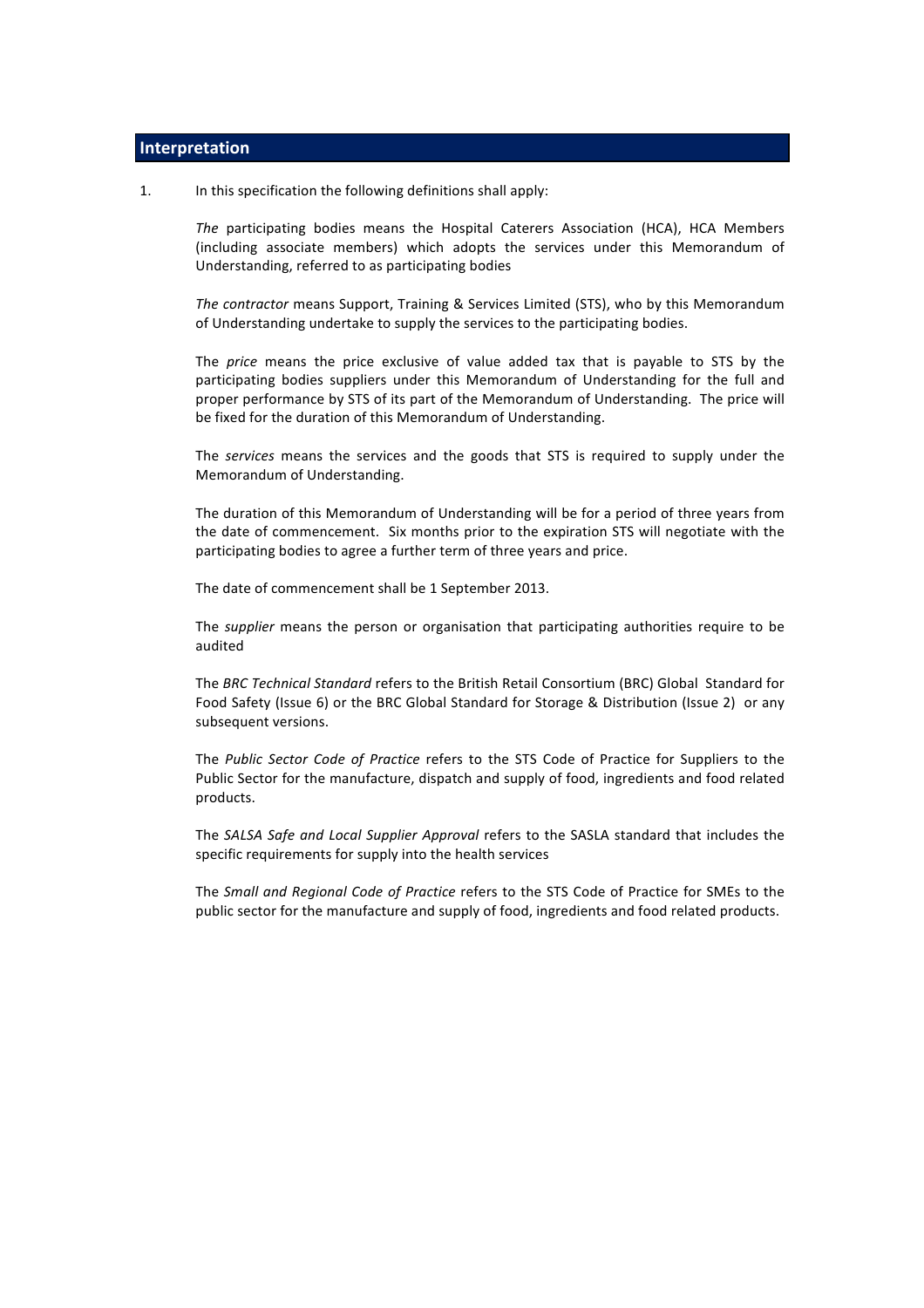# **Part 1 – Administration**

This function is to ensure that invoicing arrangements enable the audit programme to be maintained to timetable, to ensure that the information derived from audits is handled efficiently and that this information is easily accessible and, where appropriate, to ensure that the complaints are resolved as expeditiously as possible.

### **1. Audits**

#### (i) Initial Audits

The participating body will provide STS with as much notice as possible of the new supplier/potential supplier/tenderer that is to be validated, together with details of the contract and the products to be purchased. STS will determine by questionnaire the current status of the supplier, the controls and systems they operate for food safety, quality and legality and the need for assessment or audit.

#### (ii) Re-Audits

STS will maintain a web based portal giving details to all participating bodies of the current audit status of accredited suppliers. To ensure that the participating bodies are, at all times, provided with a due diligence defence it is vital that suppliers with an existing audit are either audited by STS to the relevant BRC Technical Standard or the STS Code of Practice for Suppliers to the Public Sector or the STS Small and Regional Code of Practice in a timely manner before their current audit has expired, or by their preferred certification body against the BRC Technical Standards or SALSA.

STS will refer to the appropriate participating bodies suppliers that are to be re-audited **three months** prior to the audit status lapsing. Within **7 days** the participating bodies will confirm those suppliers to proceed with. STS will then invoice the company, for the appropriate fee with at least two months to spare. Reminder notices will be sent by STS after a month if payment is not forthcoming and a further week after this if necessary. This second notice will be copied to the participating bodies. This procedure should allow ample time to ensure that suppliers have sufficient time to clear invoices and undertake the audit before their audit status expires.

#### (iii) Timescales

All audits should take place on or before the expiry date of the current audit. Where a supplier has elected to undergo an audit to the BRC Technical Standard, with an alternate certification body, or SALSA, STS will be required to ensure that the results of the audit are available prior to the date of expiry of the supplier's audit approval.

### **2. Database**

STS will establish and maintain a database giving the participating authorities web-based access to the information including:

- a) supplier and distribution systems
- b) audit reports
- c) certificate
- d) a status report
- e) log of supplier contact, and contact details. hazard reports, quality failures, product failures and complaints
- f) status reporting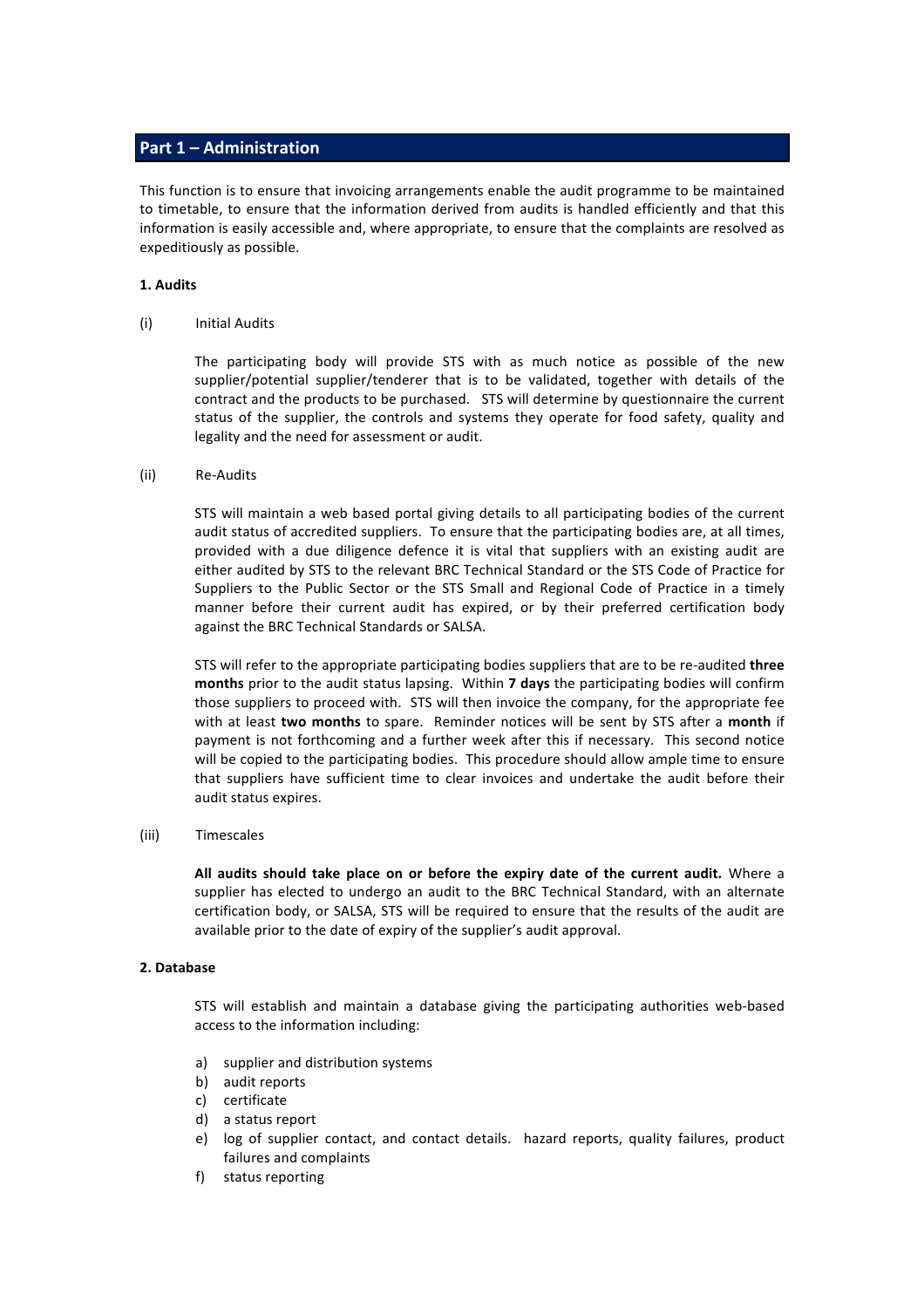The database will be continually updated.

The format of the information will be agreed between STS and the participating bodies.

#### **3. Insurance**

STS shall maintain appropriate and comprehensive insurance against its liability, including professional indemnity, with a minimum limit of indemnity of £5 million in any insurance year, or such other sum as may be agreed between STS and the participating bodies.

# **4. Certificates**

STS will issue certificates of status to suppliers. These will include date of audit, date of next audit, date of validity, site and production address and scope of audit. The certificates are those issued for audits carried out against the Public Sector Code of Practice or the STS Small & Regional Code of Practice or certificates issued confirming compliance of an accreditation by third party accreditation. It does not refer to the original third party accreditation or BRC certification.

#### **5. Promotion and Management of Contract**

- (i) STS will, as required, make such presentations to participating bodies and suppliers
- (ii) Newsletter

STS will produce an electronic newsletter, on general food safety matters.

#### (iii) Regular Review Meetings

The participating bodies will hold regular review meetings with STS.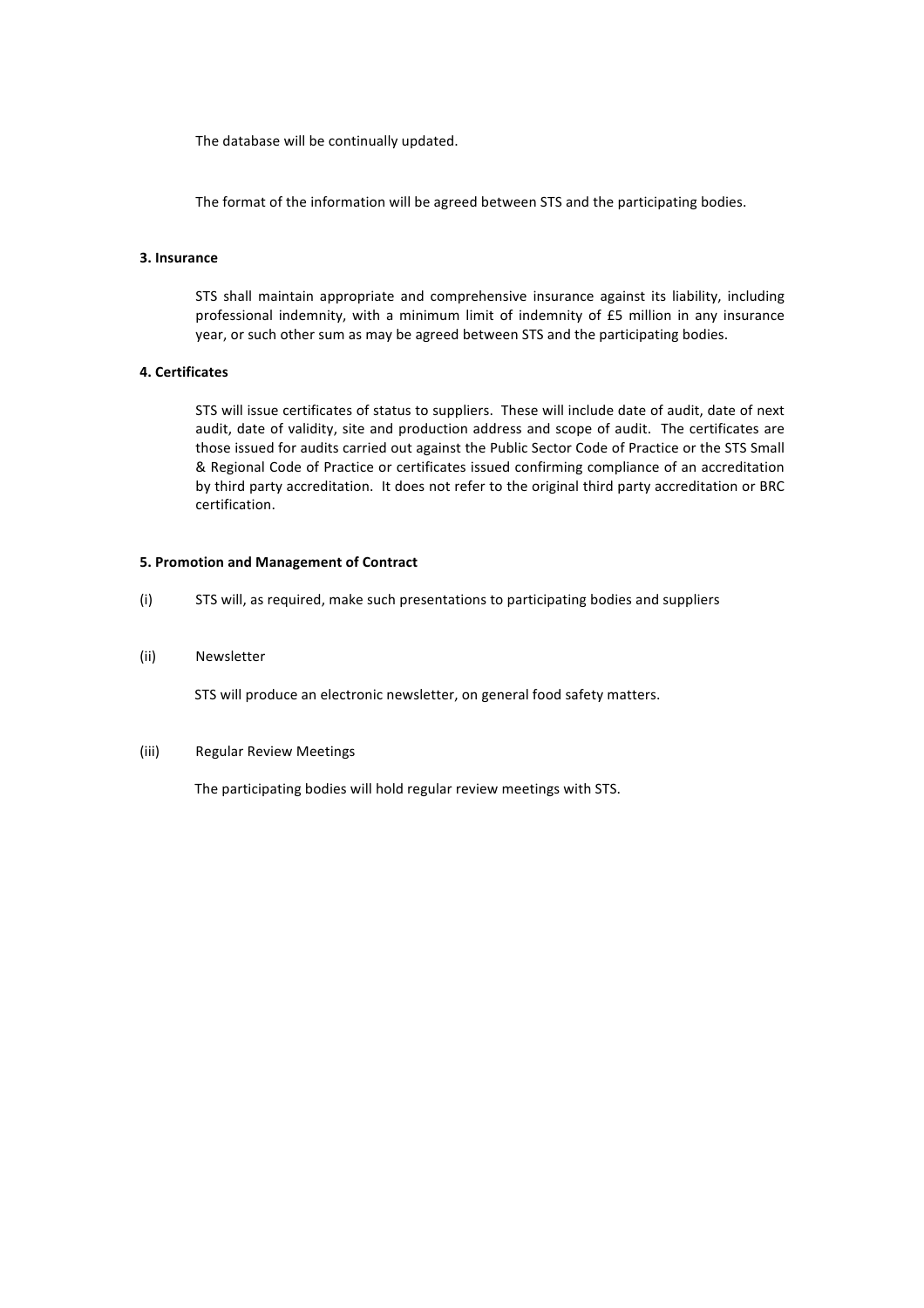# **Part 2 – Complaints Management**

STS, where requested, will be responsible for complaints management, closing complaints and database administration. Where local procedures are in place for complaints management and investigation they will be used, however significant complaint information will be sent to STS for entry onto the database.

Where incidents are particularly serious and there is a risk of prosecution, or a need for supplier reaudits or product hold/withdrawal, then the participating bodies will utilise this complaints service.

## **1. Food Complaints**

(i) All complaints reported to STS shall be logged on the online complaints database.

## **2. Processing Food Safety Complaints**

- (i) The vast majority of complaints are of a routine nature, including foreign bodies, spoilage, packaging etc. After review by a suitably qualified member of staff, STS will transmit details of the complaint to the nominated contact at the supplier. Complaints should be transmitted to suppliers on the day of receipt or as soon as possible the following working day.
- (ii) STS will deal with all enquires and correspondence in connection with complaints under investigation.
- (iii) After transmission of a complaint, the response times will be determined depending on the importance of the incident. For serious incidences (an issue that poses a potential risk to health) a response of 24 hours will be requested from the supplier. This response is to include a route cause analysis and the corrective action and amends to procedures. For routine incidences a response within 10 working days should be requested from the supplier. A system to monitor, progress and satisfactorily close all complaints referred to suppliers will be STS's responsibility.
- (iv) The supplier will bear the costs incurred in arranging pick-up of any foreign bodies, any analysis and any credits issued.
- (v) After investigation the supplier will be required to formally respond to STS. STS will assess the response, copy to the appropriate participating body and if satisfied, close the complaint and inform the appropriate participating body. The database will be updated with full details of the complaint.

STS will not be involved in discussing compensation with suppliers.

### **3.** Need for product hold and supplier re-audit

- (i) From the analysis of the incoming complaints and complaints history STS will recommend:
	- Product hold/withdrawal where there appears to be a serious breach of management systems putting participating bodies customers at risk and/or
	- A re-audit of the supplier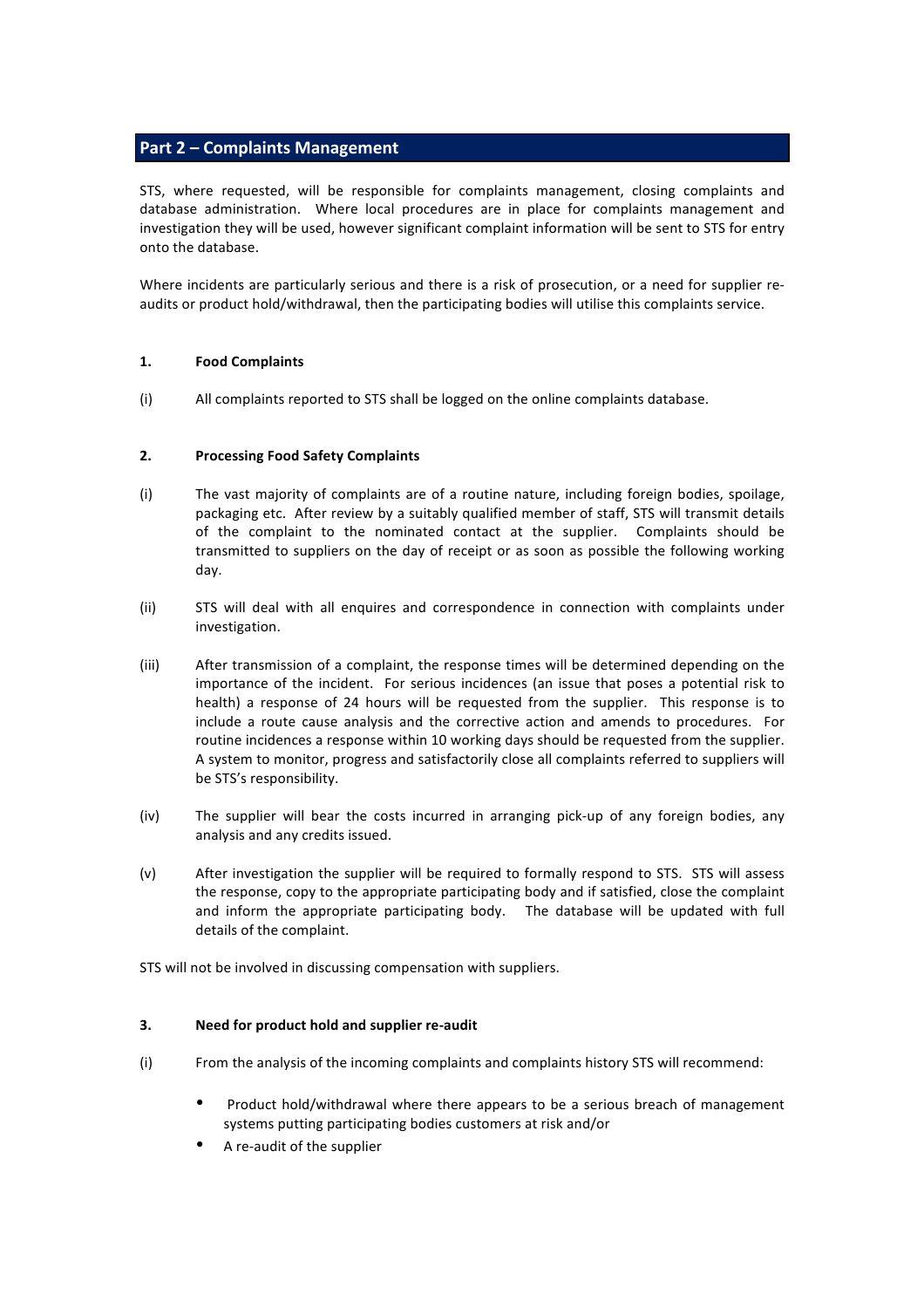(ii) After consultation between STS and the participating bodies, agreed action will be communicated to the suppliers. Where product is held STS will communicate to the participating bodies the result of the complaint investigation by the supplier and indicate if the product is to be returned/destroyed or is safe to be released.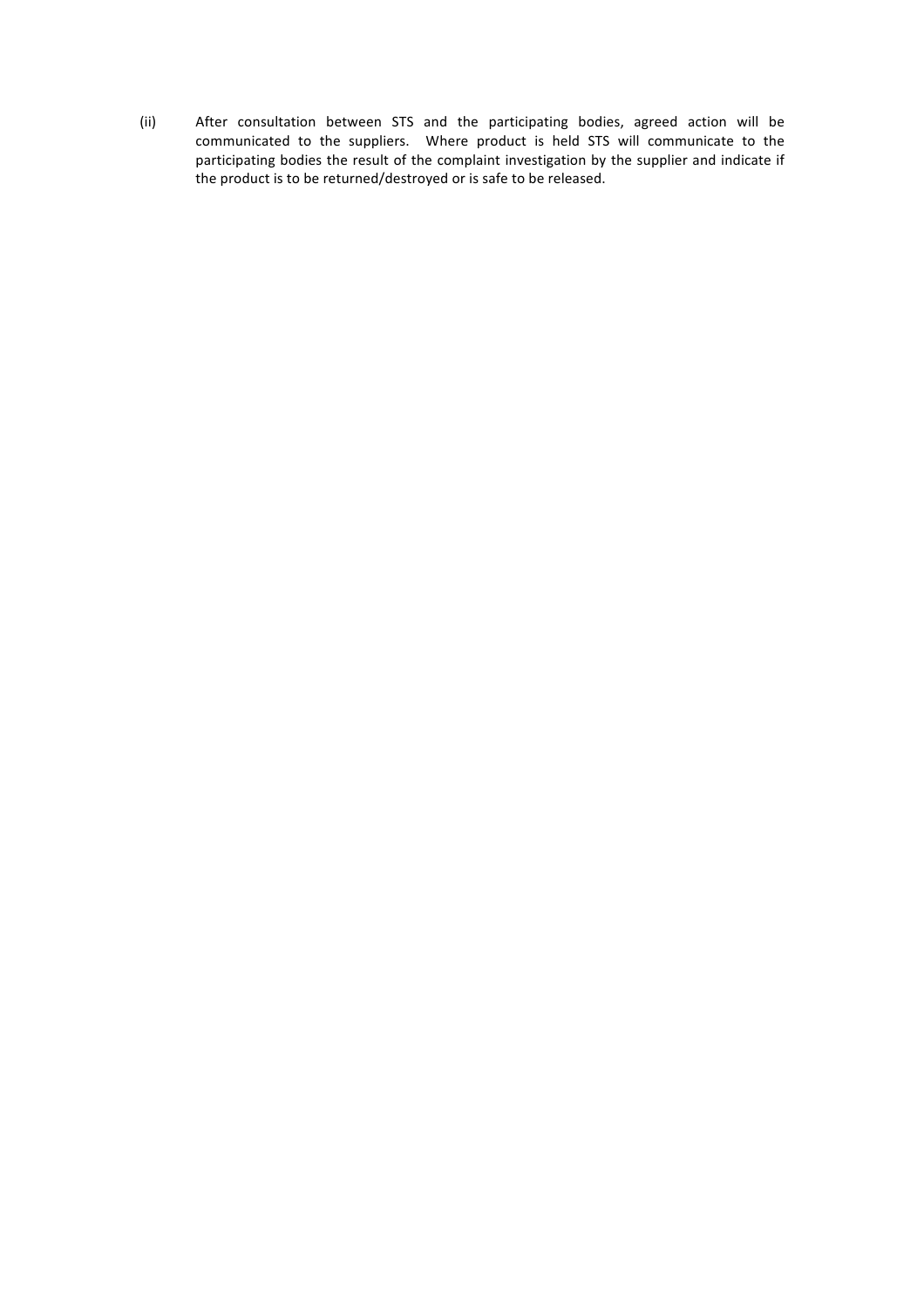# **Part 3 – Advisory Services**

STS will ensure the participating bodies are fully aware of legislation relating directly to food or likely to impact on the purchase, manufacture and distribution of food.

STS will:

- (i) Ensure that all participating bodies are aware of the commercial implications of existing, pending or proposed legislation
- (ii) Provide advice on legislative issues relating to food when required.
- (iii) Provide legal and administrative support in establishing a due diligence defence if a prosecution of a participating body is proposed or pending.
- (iv) STS will inform all participating bodies when FSA notices are published and advise the authorities on appropriate action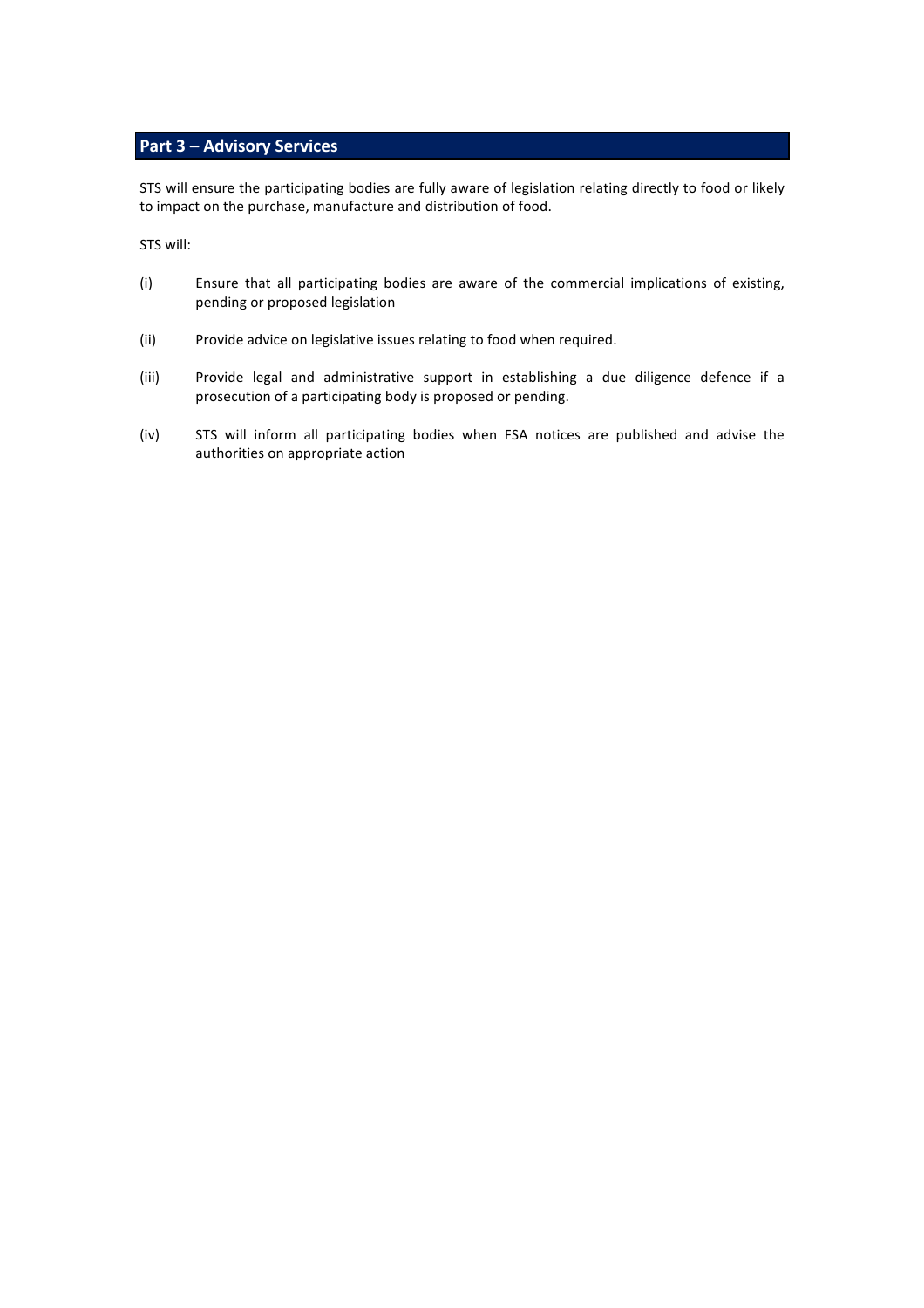# **Part 4 – The Understanding**

**STS** will, on behalf of participating bodies, provide the services under the STS Supplier Certification Programme under this Memorandum of Understanding for a period of three years at a price fixed, **namely:**

- To assist with the demonstration of due diligence in respect of the STS Supplier Certification Programme in the case of any proposed or actual legal action.
- To audit and/or monitor the certification standard of all suppliers as detailed within participating bodies supplier lists and provide access to certificates and reports (as applicable) on an ongoing basis.
- To immediately notify participating bodies of any audit failures by any of their listed suppliers.
- To conduct audits or any other complaint or investigative visit at participating bodies suppliers upon the request of a participating body.
- To attend court, meet and liaise with enforcement officers, solicitors or other parties and liaise with the accredited suppliers as required by a participating body.
- To assist with any challenge or query in respect of the due diligence provided by the STS Certification Programme by a Local Authority Enforcement Officer.
- To undertake the assessment of the due diligence systems of any proposed new food supplier, or any supplier who has not been previously assessed; or due to failure of an assessment, is due for re-assessment. Such assessment to include all correspondence with the supplier, including responsibility for the collection of all or any fees due from the supplier the assessment of the pre-audit questionnaire and the audit of the suppliers location(s) in accordance with the appropriate Code of Practice and Technical Standard.
- To undertake the re-assessment of a suppliers location in accordance with the frequency established in the audit report.
- To permit access to and to update the STS supplier database indicating the suppliers location(s), audit certificates and reports (as applicable), products approved, communications with the supplier and date of next audit due.
- To provide a complete set of documentation in respect of the STS Supplier Certification Programme, including:
	- o Code of Practice
		- o Pre-audit questionnaire
- To provide telephone/email support for any query's in respect of the supplier database.
- To provide a copy of the STS Probe newsletter as issued.

### **Participating bodies undertake to:**

Notify STS immediately of any change of supplier, any new product purchased from an existing supplier, any newly appointed supplier, any serious concerns regarding food complaints, foreign body or hazard related to a bought-in product or ingredient; any challenge, query or proposed legal action in respect of the STS Supplier Certification Scheme.

### **Costs**

- All audit costs will be at direct cost to the supplier unless agreed with participating bodies prior to audit booking (see appendix 1).
- Access to the STS supplier database will be at no charge to participating bodies.
- Specific audit or inspection fees for emergency or investigative visits will be agreed with participating bodies prior to the booking.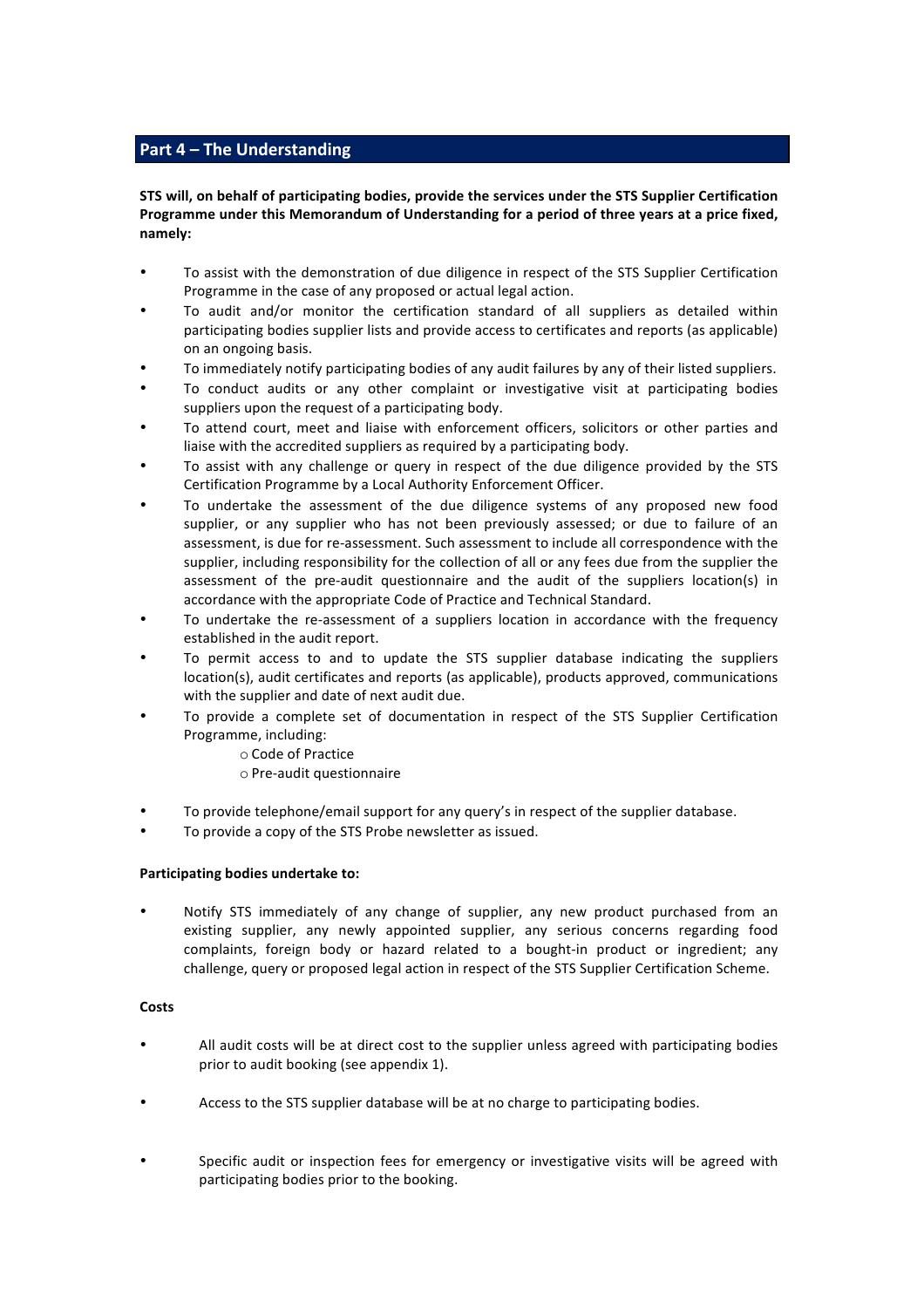• Any fees applicable to participating bodies shall be paid to STS within 30 days of the invoice date.

Signed on behalf of STS

Signed:

Name:

Date:

In the presence of (Witness):

Name of Witness:

Signed on behalf of the Hospital Caterers Association:

Signed:

Name:

Date:

In the presence of (Witness):

Name of Witness: